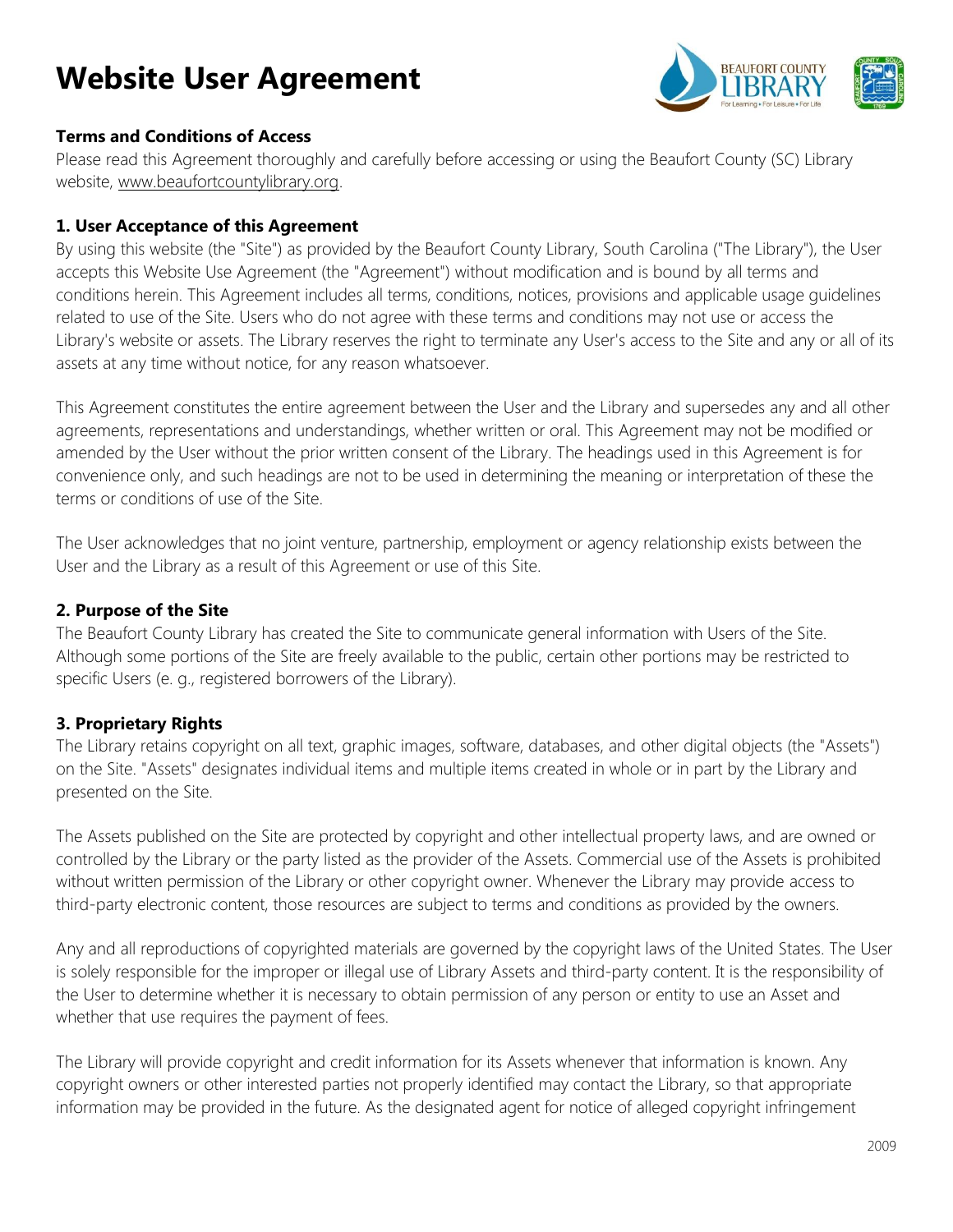appearing on its Site, the Library will respond in an appropriate manner to notices of alleged infringement that comply with the Digital Millennium Copyright Act of 1998 [United States Code 512(c)(2)]. Any notices of infringement must be directed to the Library's Website Administrator, under the requirements specified in Title II of the Digital Millennium Copyright Act of 1998.

The Library logo and trademarks of the Library are service marks of the Library, as are all page headers, custom graphics, logos and buttons icons. Users may not link to any service mark without written approval in advance from the Library. All other trademarks and registered trademarks referred to or reproduced in this Site and servers are the property of their respective owners.

The Library does not claim ownership of the materials provided, posted, uploaded, inputted, or submitted by Users to the Library (including feedback and suggestions). By providing, posting, uploading, inputting, or submitting material, however, Users are granting the Library permission to use their submissions in connection with the operation of the Site. This permission is without limitation and includes the rights to: copy, distribute, transmit, publicly display, publicly perform, reproduce, edit, translate and reformat any submission; and to publish the User's name in connection with the submission. Users will receive no compensation with respect to any submission, as provided herein. The Library is under no obligation to post or use any submission and may remove any submission at any time in the Library's sole discretion. By posting, uploading, inputting, providing or submitting any material, Users represent that they own or otherwise control all of the rights to their submission as described in this section including, without limitation, all the rights necessary for Users to provide, post, upload, input or submit the submissions.

## **4. The Library's Right to Modify Services, Terms and Conditions**

The Library reserves the right to modify, update, or alter the terms and conditions of this Agreement at any time. Continued use of the Site constitutes compliance with these terms and conditions as modified, updated, or altered at the sole discretion of the Library. The Library may modify or terminate its content, Assets and services in its sole discretion at any time, without notice, for any reason and without liability to any User or third party. Any modifications and revisions are effective immediately upon publication on this Site, and the User's continued use after any change indicates acceptance of any changes.

## **5. Governing Law**

The terms and conditions are governed by the laws of the State of South Carolina, and will be construed and enforced in accordance with those laws. Any action brought in connection with this Site or to enforce these terms and conditions may be brought only in the state or federal courts in or with jurisdiction over Beaufort County, South Carolina. By agreeing to the jurisdiction of these courts, however, the Library does not waive any sovereign immunity that may otherwise apply.

Any part of this Agreement (including, but not limited to, the warranty disclaimers and liability limitations set forth herein) that may be determined to be invalid or unenforceable pursuant to applicable law will be deemed superseded by a valid, enforceable provision that most closely matches the intent of the original provision, and the remainder of this Agreement shall continue in effect.

## **6. Legal Notices**

Communications made through or to the Site's e-mail or other Assets do not constitute legal notice to the Library, Beaufort County, its County Council, or any of their respective departments, agencies, divisions, officers, employees, agents, or representatives, with respect to any existing or potential claim or cause of action against any of them, where notice to any of them is required by contract or by any federal, state, or local laws, rules, regulations, or ordinances.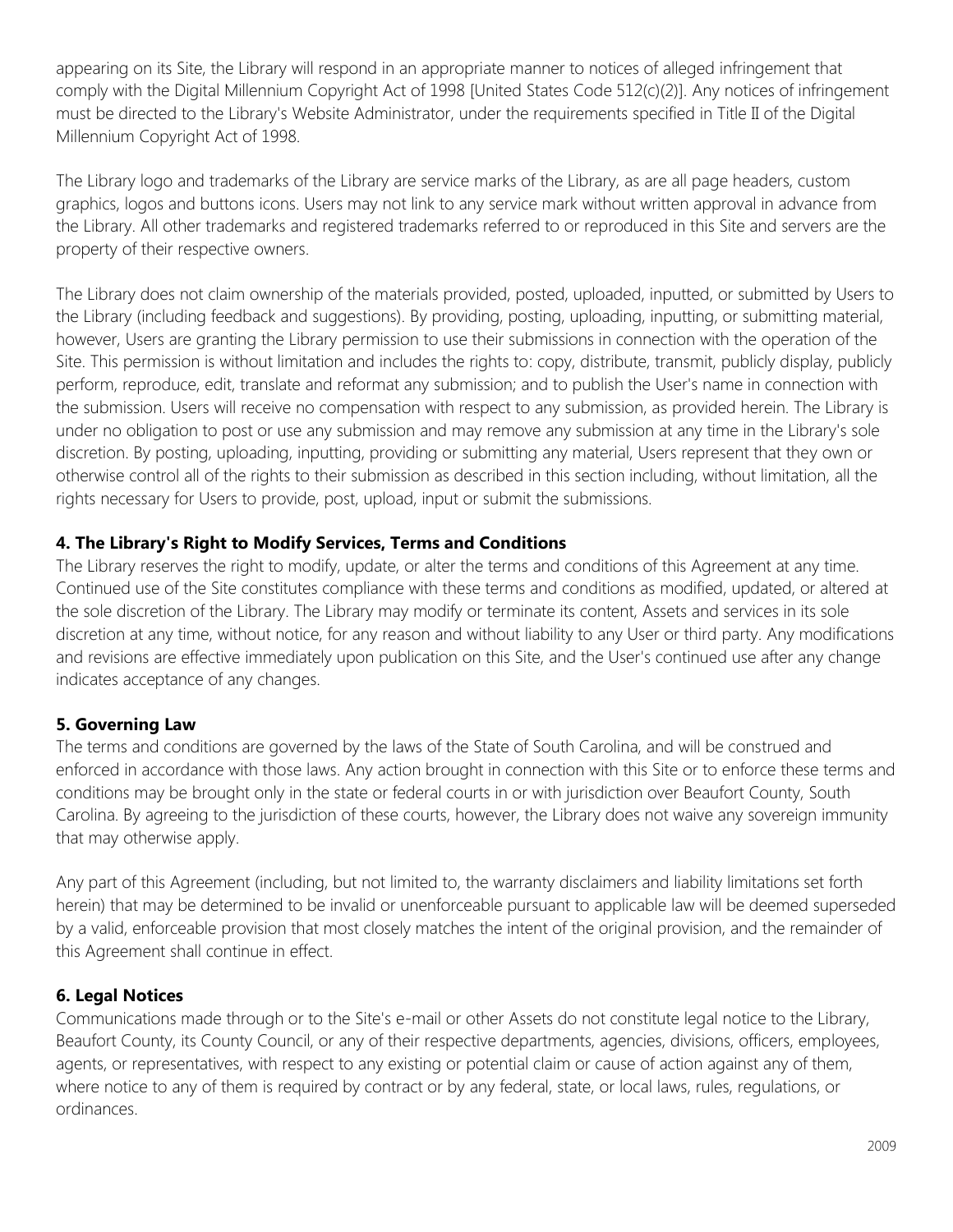## **7. Authorized Uses**

This Site may be used only for authorized and lawful purposes. The Library provides Assets for non-commercial educational, personal and scholarly purposes, as well as for information about the Library's services and resources. Users may not copy, reproduce, retransmit, distribute, publish, commercially exploit or otherwise transfer any material for other purposes without prior written approval and/or payment of appropriate fees.

## **8. Prohibited Uses**

Any unauthorized modification of Assets may result in criminal prosecution under federal, state, and local laws.

No User may restrict or inhibit access to this Site in any way.

No User may upload, transmit, distribute, or otherwise publish the following content on the Site in any message or means of communication provided via the Site:

- 1. Any topic, name, information or materials that are unlawful, abusive, threatening, defamatory, vulgar, pornographic, infringing, fraudulent, indecent or obscene;
- 2. Any materials that infringe any intellectual property right of any third party;
- 3. Any materials that advertise or otherwise solicit funds, goods, or services;
- 4. Any materials containing a virus or other component that may damage another's computer;
- 5. Any advertisements, contests, surveys, pyramid schemes, chain letters or like activities;
- 6. Any offers to sell our buy any goods, or any requests for any funds or items of any monetary value.

Any use of the Site constitutes consent to any monitoring and auditing by the Library and its agents. Although the Library has no obligation to monitor the Site, it reserves in its sole discretion the right to delete, edit, move, refuse to post or take other appropriate action regarding any messages, information or files that it deems objectionable, inappropriate or otherwise in violation of this Agreement.

Any commercial use of the Library's copyrighted Assets and web pages is illegal without the Library's official written permission in advance and/or payment of associated fees.

Framing or other hosting any portion of the Library's Assets or web pages within any other website requires written permission in advance from the Library. No part of the Library's Assets or web pages may appear within a frame, page, or portion of a page on any other website without the Library's official written permission in advance and/or payment of associated fees.

Harvesting of the Library's Assets by any means whatsoever, for use in other web sites or in any other products, is expressly forbidden. Excluding materials in the public domain, all Library Assets are copyright © Beaufort County Library 2009.

Users may not harvest or otherwise collect information about others, including e-mail addresses, without their consent.

## **9. Disclaimers and Limitation of Liability**

The Library disclaims any and all responsibility or liability for any harm resulting from downloading or accessing any material on the Internet.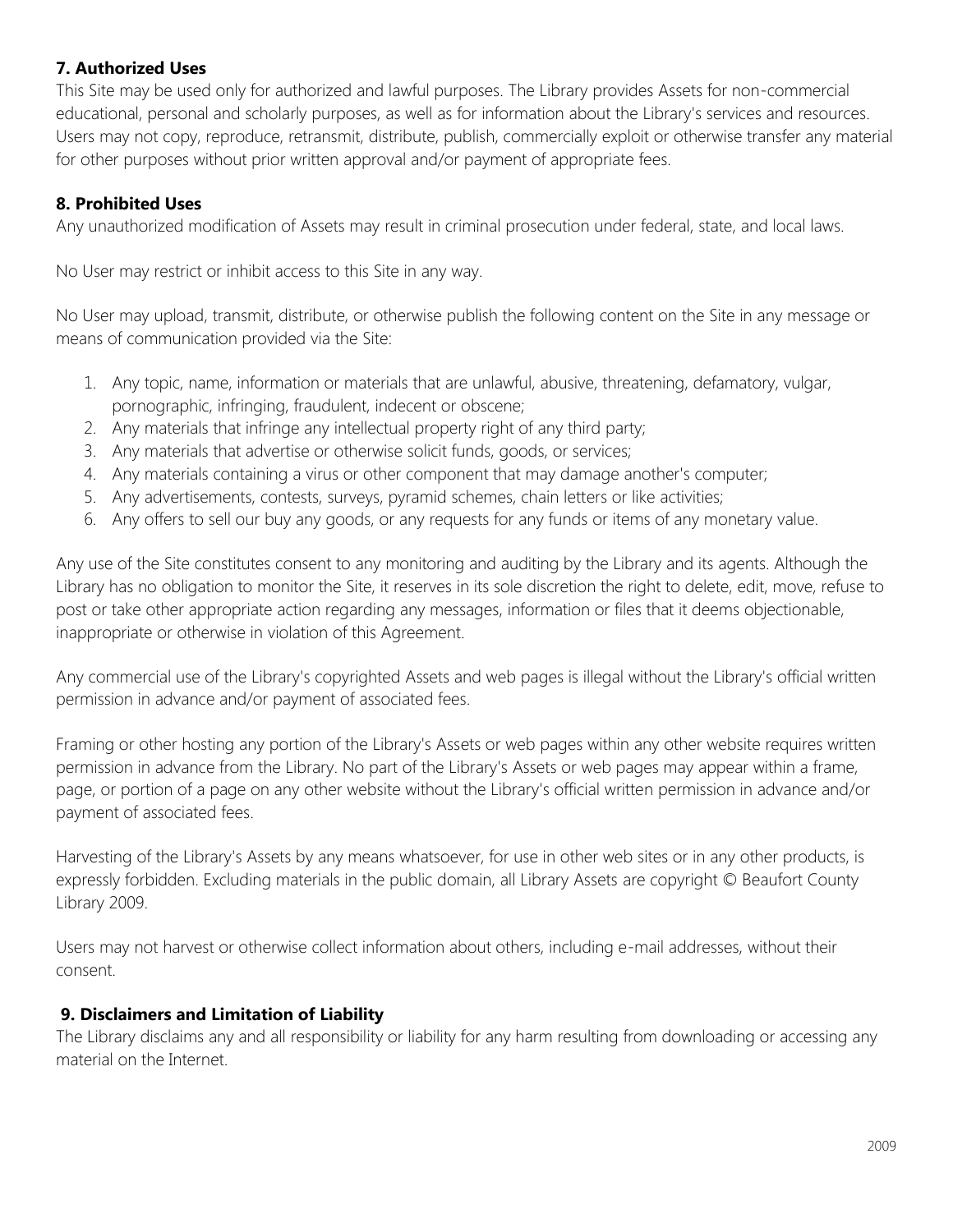Every effort has been made to offer the most current, correct, and clearly expressed information possible. Although Site content may include inadvertent inaccuracies or typographical errors, the Library disclaims any and all responsibility or liability for the accuracy, content, completeness, legality, reliability, or operability or availability of information or materials displayed in digital form. Nor is the Library responsible for the deletion, failure to store, misdelivery, or untimely delivery of any information or materials, except as expressly determined by a separate written use agreement and payment of appropriate fees.

The Library may make changes and improvements to the content of the Site at any time. Nevertheless, the Library makes no representation or warranty about the accuracy, availability, completeness, reliability, suitability, timeliness, usefulness or validity of the Site or the information contained for any purpose on the Site. The Site and its contents and Assets are provided "as is" without warranty of any kind. The Library disclaims any and all warranties and conditions regarding the Site, including all implied warranties and conditions of merchantability, fitness for a particular purpose, title, and non-infringement. The Library disclaims any and all warranties for any information or advice, goods, or services received through or advertised on any links provided by the Site.

The User downloads or obtains material or data through the Library's Site and Assets entirely at that User's own discretion and risk, and the User is solely responsible for any and all damages to computer systems or loss of data resulting from such downloads.

Users should not rely on any advice received via the Site and servers for personal, commercial, medical, legal or financial decisions. Users should consult appropriate professionals for specific advice on these topics.

Under no circumstances shall the Library, the County, its employees, officers, agents, trustees or other representatives be liable to any User on account of that User's use or misuse of or reliance on the Library's Materials, arising from any and all claims relating to this Agreement.

The User agrees to indemnify and hold harmless the Library and its directors, officers, employees and agents from and against any and all claims, actions and proceedings and any and all costs, fees (including attorneys fees), expenses, settlements, and judgments that result from the User's breach of this Agreement or the User's access and use of the Site.

# **10. Statistics**

Although the Library may use a computer program to track statistical information about each visitor to the Site, how that visitor came to the Site, and visits to the pages within the Site, no personally identifiable information is gathered by this program. The collected data help the library to develop the Site through analysis of usage and provides information for statistical reporting to the South Carolina State Library.

## **11. Privacy**

The Library respects the privacy of people using the Site. Any information submitted to the Library, however, may be considered to be public information under South Carolina state law, The Library may be also be required to disclose that information in accordance with Title 60-4-10 of the South Carolina Code of Laws (Records identifying library patrons as confidential information; Disclosure) or other legal requirements.

E-mail messages, online registration forms, and other personal information transmitted over the Internet is not necessarily secure against interception and may be subject to the disclosure requirements of Title 60-4-10 of the South Carolina Code of Laws (Records identifying library patrons as confidential information; Disclosure) or other legal requirements.